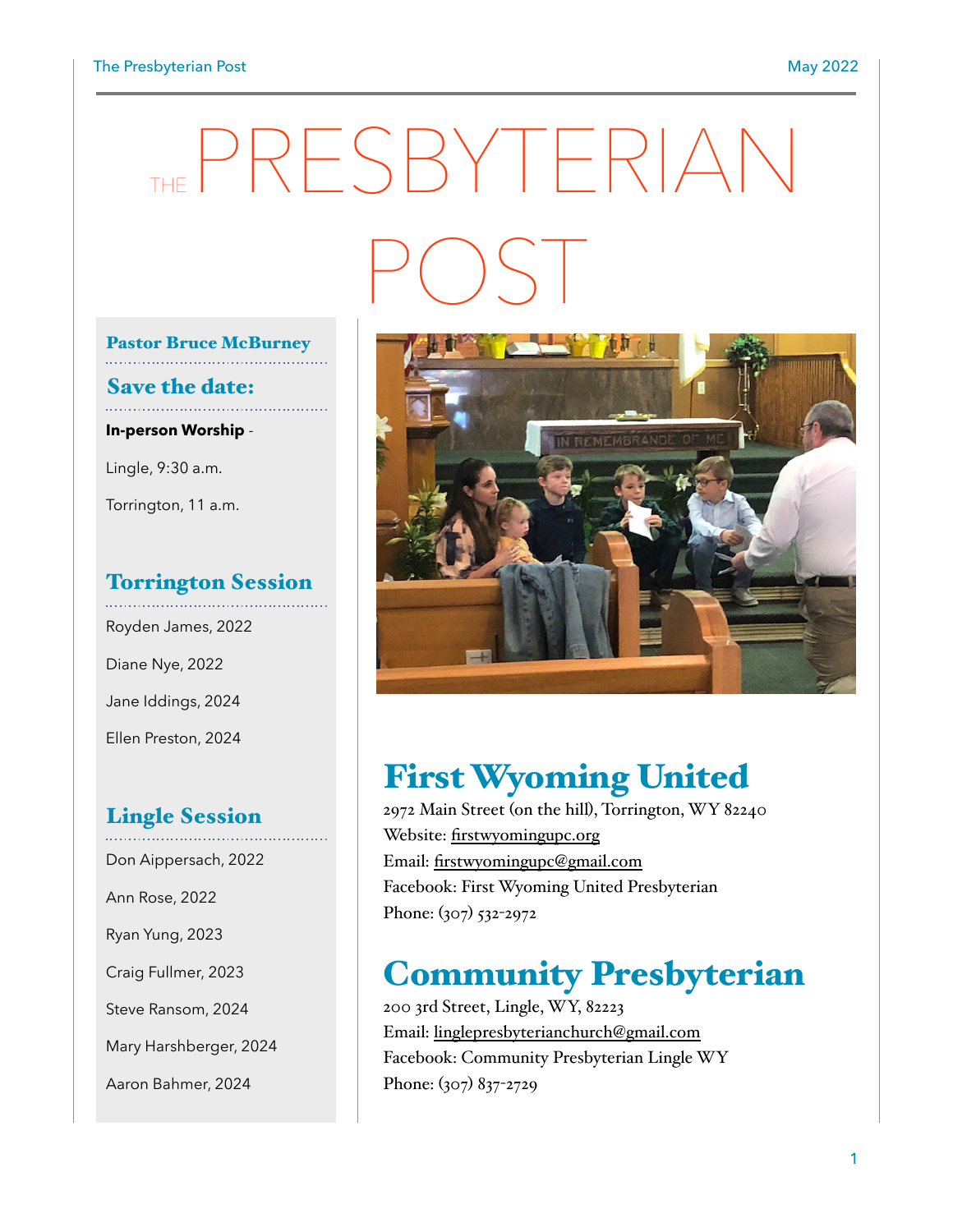#### Mary Martha's

Will meet May 11 at 1:30 p.m. See you there!

## Presbyterian Women

Next CT meeting is May 12 at 3 p.m. and the Meeting is at 3 p.m. on May 19.

Mark your calendars for the PW Spring Gathering to be held Friday-Saturday-Sunday, June 17-19 in Camp Story. The theme will be "Cozy Mountain Lodge". Bring a friend!



# Upcoming events

Sunday, May 1: Worship 9:30 a.m.: Lingle, in-person 11 a.m.: Torrington, in-person Monday, May 2: Nurture, 5 p.m., Torrington Wednesday, May 4: Worship Team, noon, Deacon's Thursday, May 5: Bible and Brews, 6 p.m., Lingle Sunday, May 8: Mother's Day Worship 9:30 a.m.: Lingle, in-person 11 a.m.: Torrington, in-person Wednesday, May 11: Mary/Marthas, 1:30 p.m., Lingle Thursday, May 12: CT meeting, 3 p.m., Torrington Bible and Brews, 6 p.m., Lingle Saturday, May 14: Men's Breakfast, 8 a.m., Lingle Mother's Day Celebration Sunday, May 15: Worship 9:30 a.m.: Lingle, in-person 11 a.m.: Torrington, in-person Monday, May 16: Session, 6:30 p.m., Torrington Tuesday, May 17: Session, 6:30 p.m., Lingle Thursday, May 19: PW meeting, 3 p.m., Torrington Bible and Brews, 6 p.m., Lingle Sunday, May 22: Worship 9:30 a.m.: Lingle, in-person 11 a.m.: Torrington, in-person Monday, May 23: Book Club, 3 p.m., Torrington Thursday, May 26: Bible and Brews, 6 p.m., Lingle Sunday, May 29: Worship 9:30 a.m.: Lingle, in-person 11 a.m.: Torrington, in-person